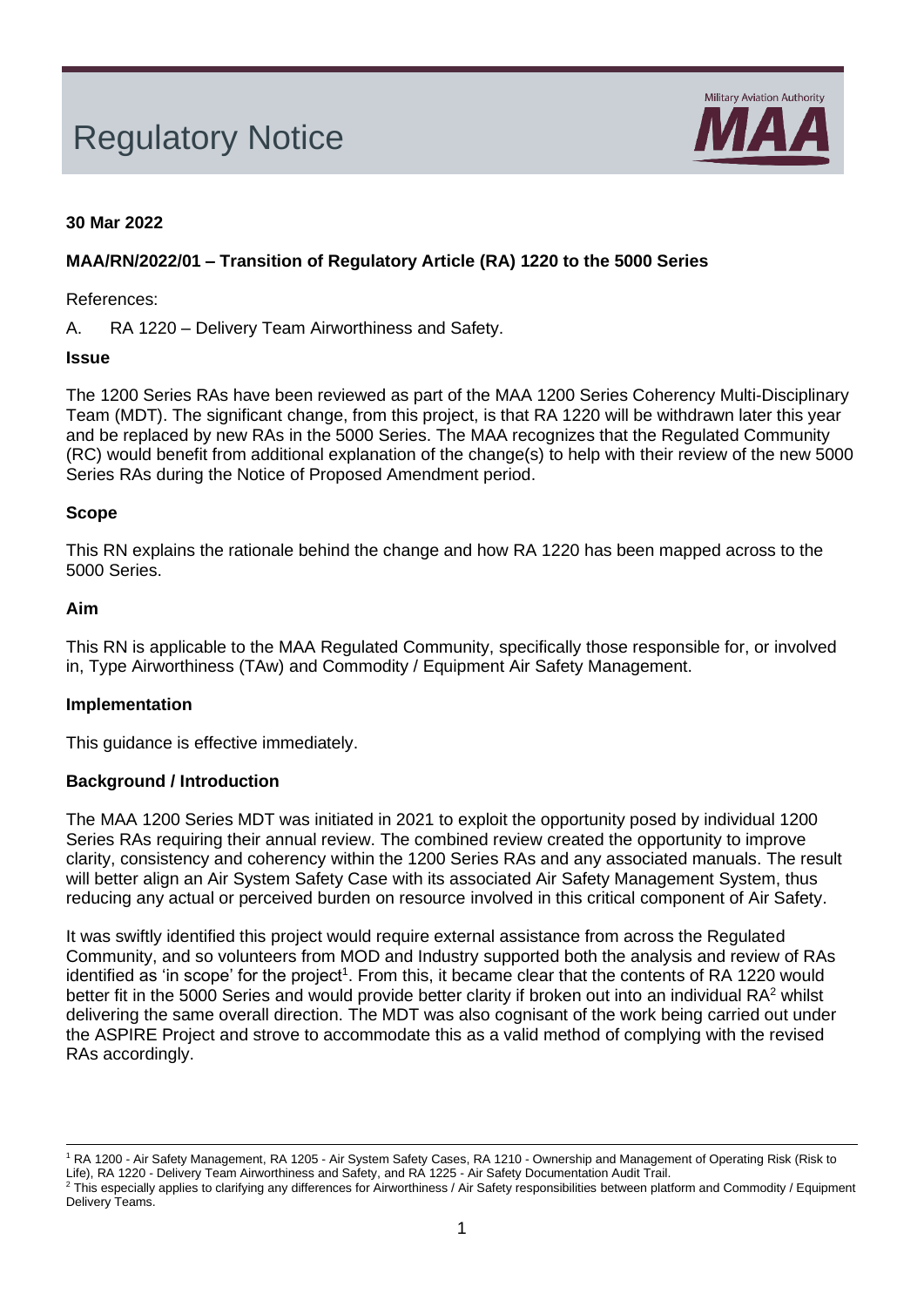# **Transition / Mapping**

The transition of RA 1220 into the 5000 Series RAs can be simply explained pictorially:

| <b>Contents</b> | 1220(1): Airworthiness Strategy                                                |
|-----------------|--------------------------------------------------------------------------------|
|                 | 1220(2): Project Safety Management<br>1220(3): Equipment Safety Assessment     |
|                 | 1220(4): Independent Evaluation and Audit<br>1220(5): Support Policy Statement |
|                 |                                                                                |

These elements relate to Type Airworthiness, and can be held within TAE 5000 series. RAs have been separated to clearly align rationales and purpose.

| <b>Contents</b> | 1220(1): Airworthiness Strategy           |
|-----------------|-------------------------------------------|
|                 | 1220(2): Project Safety Management        |
|                 | 1220(3): Equipment Safety Assessment      |
|                 | 1220(4): Independent Evaluation and Audit |
|                 | 1220(5): Support Policy Statement         |
|                 |                                           |

This detail has been incorporated into the content of 1220(2) and 1220(3).

| <b>Contents</b> | 1220(1): Airworthiness Strategy           |
|-----------------|-------------------------------------------|
|                 | 1220(2): Project Safety Management        |
|                 | 1220(3): Equipment Safety Assessment      |
|                 | 1220(4): Independent Evaluation and Audit |
|                 | 1220(5): Support Policy Statement         |

SPS has been moved into TAE 5000 series ("supply of technical information") as a requirement for the TAA to coordinate.

| <b>Contents</b> | 1220(1): Airworthiness Strategy           |
|-----------------|-------------------------------------------|
|                 | 1220(2): Project Safety Management        |
| $\rightarrow$   | 1220(3): Equipment Safety Assessment      |
|                 | 1220(4): Independent Evaluation and Audit |
|                 | 1220(5): Support Policy Statement         |

Commodity requirements were "shoehorned" into RA 1220. A distinct RA is appropriate to specifically detail the requirements.

Ш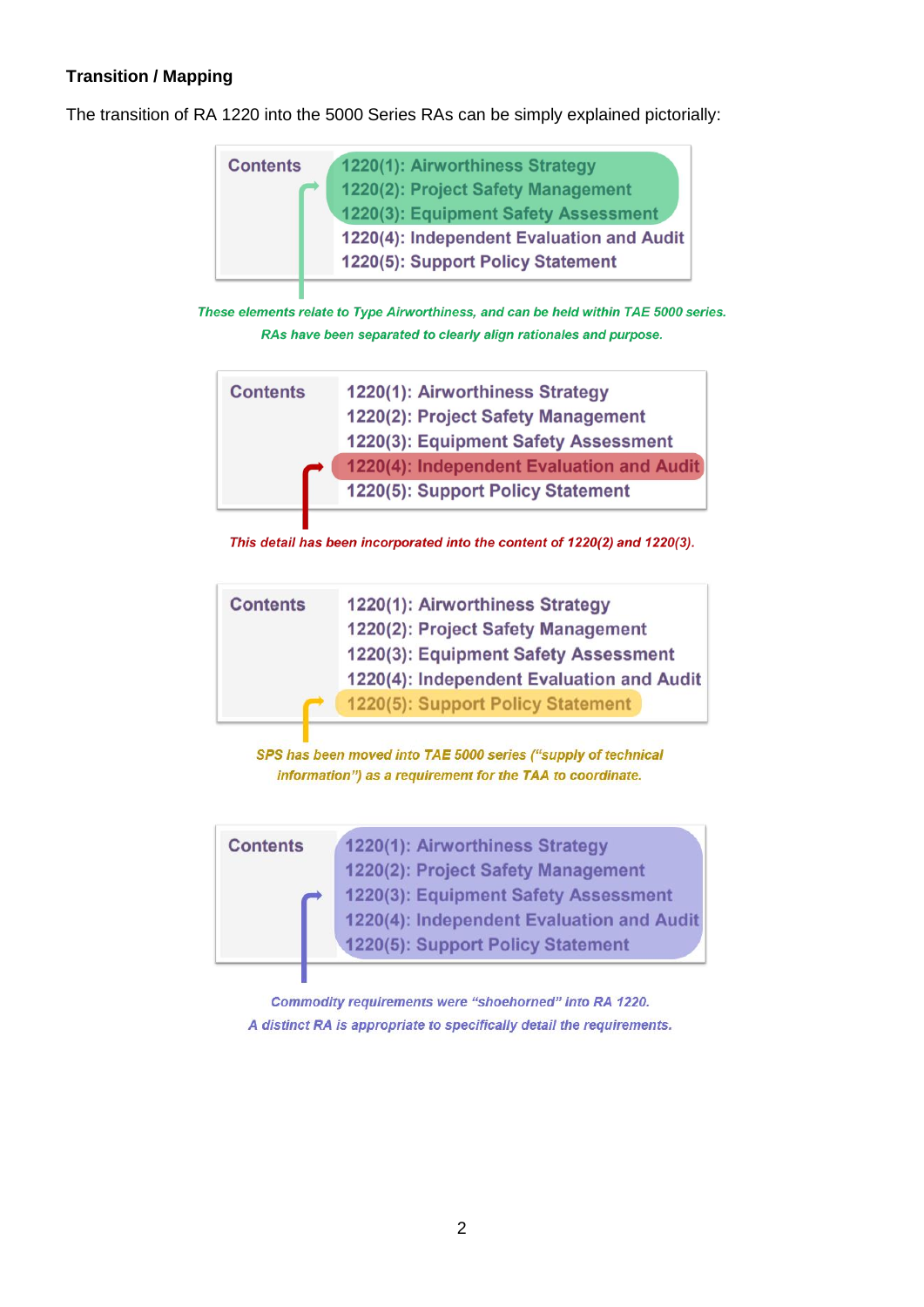Thus, the new TAw and Safety Management Structure in the 5000 Series will become:



## **Transitional Arrangements**

There are no transitional arrangements for this RN; however, there is likely to be a transitional period required to allow for the impact of the withdrawal of RA 1220 and implementation of the new 5000 Series RAs. This will be detailed in a subsequent RN, to be released in line with the associated NAA.

## **Additional Information**

The following sections of this RN provide additional information on areas identified by the MAA during the consultancy phase of the 1200 Series Coherency MDT that would benefit from further explanation and clarification.

## **Hazard Management**

The MAA recognizes the transition, within part of the Regulated Community, from using eCassandra to manage Hazards to using Bow Tie techniques and terminology. This has introduced the term "Equipment Contribution to Risk to Life (ECtRtL)" and, in doing so, altered the understanding of the term "Hazard". The MDT charged with reviewing the 1200 Series RAs has decided not to enforce the use of Bow Ties to manage the Risk to Life in RA 1210; however, it is recognized a number of Aviation Duty Holders (ADH) / Accountable Managers (Military Flying) (AM(MF)) have chosen this methodology. The new 5000 Series RAs will similarly not mandate the use of such terminology and the generic term "Hazard Management" will continue to be used, as the Type Airworthiness Authority (TAA), Type Airworthiness Manager (TAM) and Commodity Chief Engineer (CE) continue to play an active role in managing Hazards.

Hazards are an integral component of the MAA02 definition of Airworthiness, and active management activity includes declaring Hazards leading to Risk to Life (RtL) to the relevant ADH / AM(MF) for management in accordance with RA 1210. This decision is aligned with Defence Standard 00-056<sup>3</sup> and the Civil Aviation Authority and also accounts for industry members of the RC. This does not prohibit individual areas of the RC from specifying local methods of meeting the regulatory requirement.

# **New definitions for Commodity Delivery Team (DT)**

RA 5013 contains new definitions for both a Commodity DT and a Commodity CE. These definitions clarify that the RA is applicable to a broad scope of DTs providing a wide range of equipment and commodities. This includes those Air System DTs responsible for providing or managing equipment (such as engines) in support of other DTs.

<sup>&</sup>lt;sup>3</sup> Refer to Defence Standard 00-056 – Safety Management Requirements for Defence Systems.